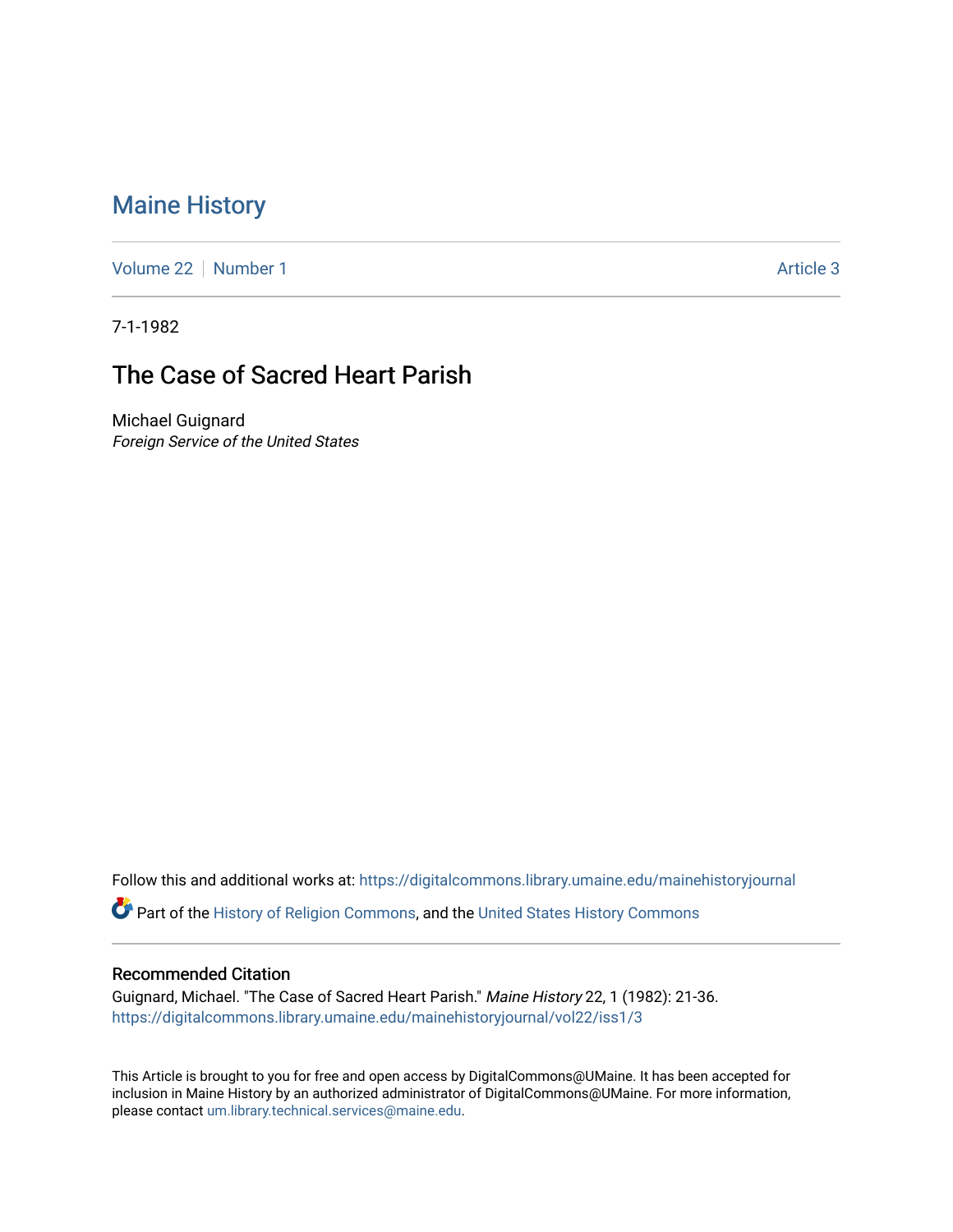### THE CASE OF SACRED HEART PARISH

The Irish have traditionally been the assimilators within the American Catholic Church. Controlling the American hierarchy during the Know-Nothing and other nativist movements, the Irish quickly realized that the church would have to rid itself of its more blatant foreign traits in order to be accepted in the United States. As a result, clerics like Archbishop John Ireland made so vigorous an effort to Americanize the church that Pope Benedict felt compelled to issue a papal bull condemning such attempts.1 Americanization proved especially galling to those Catholics, like the French Canadians, who considered their native tongue and customs to be integral parts of their faith. In addition to concerns about attempts to restrict the use of their language in the church, the French Canadians believed that the Irish lacked "their warmth of emotion and devotion to religious matters,"<sup>2</sup> and they missed the pomp and pageantry of their ethnic church when forced to worship in an Irish parish. They also abhorred the Irish method of controlling parish finances and schools.3

Unlike other New England states, however, Maine had experienced little contention between the Irish and the Francos before the twentieth century. Amicable relations had been maintained between the two groups through the efforts of Bishop James A. Healy, the first black Catholic bishop in the United States. Installed as bishop of Portland in 1875, Healy presided over the diocese until his death twenty-five years later. He not only tempered the assimilationist attitude of the Irish but also mastered the French language and won Franco confidence and cooperation by sympathizing with their sense of injustice and neglect. Healy "lavished a disproportionate amount of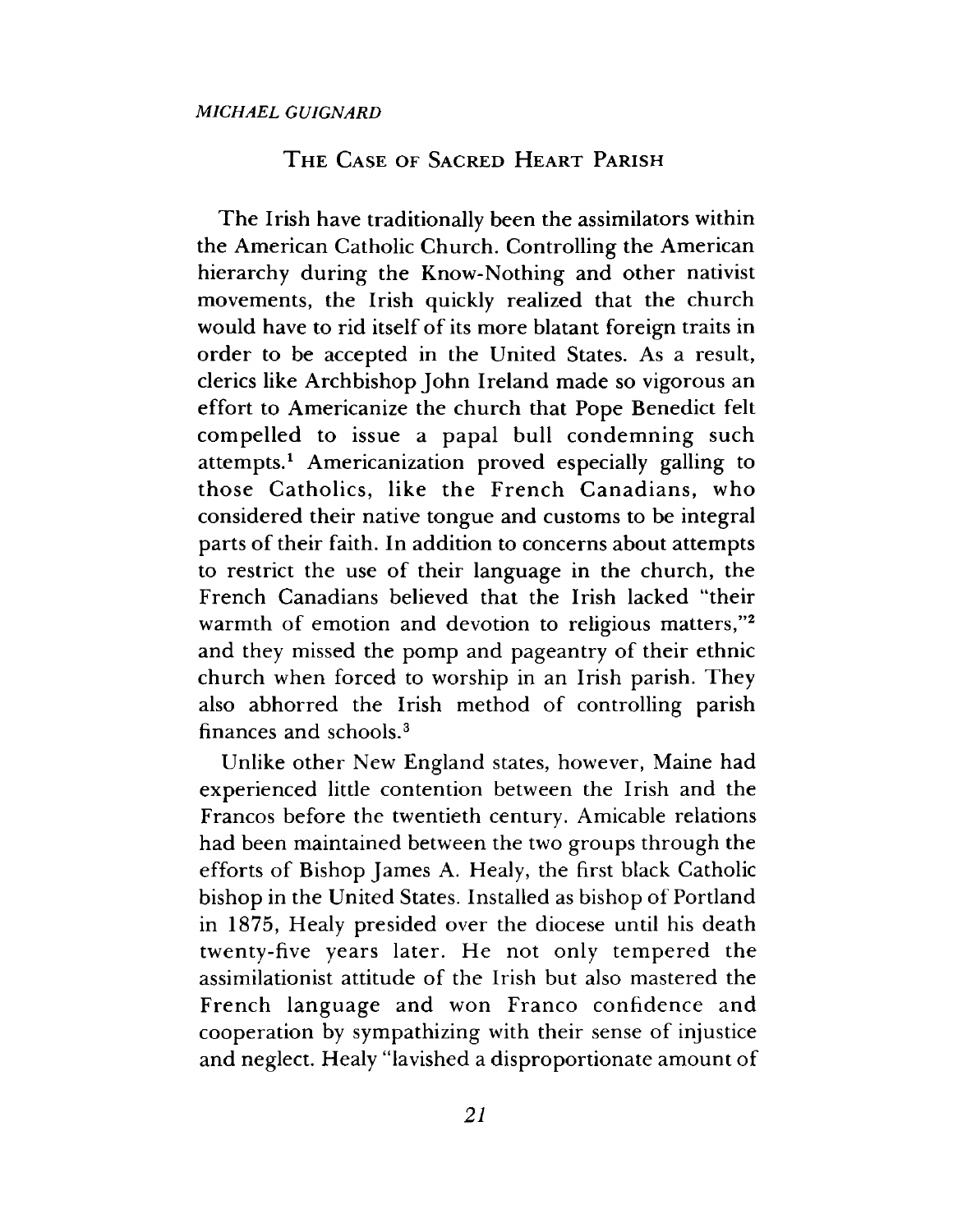

Most Rev. James A. Healy, D.D. (1830-1900)

÷,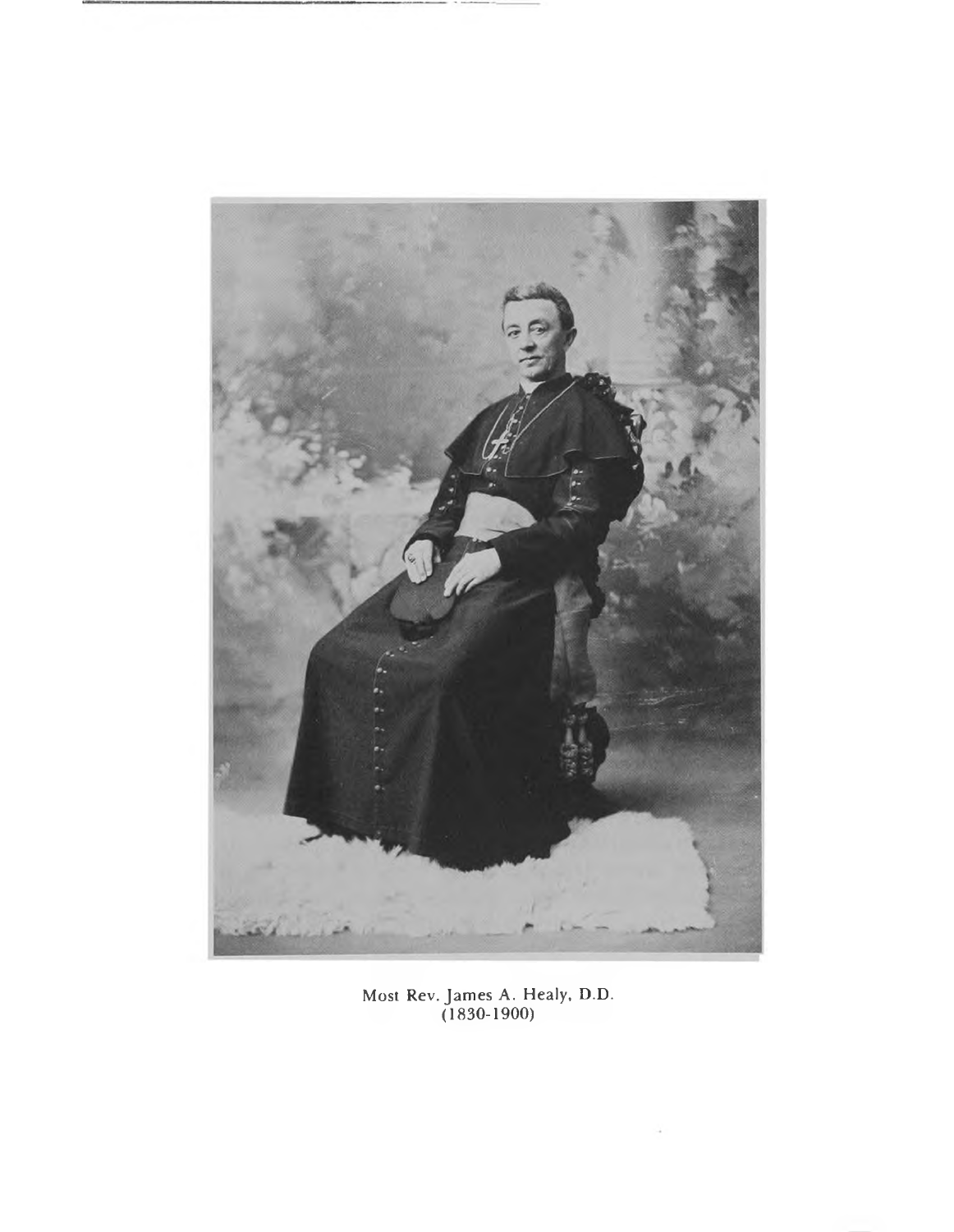his time, energy, funds and attentions" on French parishes until his death in 1900.4 French Canadians hoped that he would be succeeded by one of their own. They were sadly disappointed, however. William Henry O'Connell was named to the see, and contention quickly developed.<sup>5</sup>

The first major controversy involved the division of St. Francis de Sales parish, which, at the turn of the century, served all 3,000 Catholics in Waterville, only 265 of whom were Irish. The parish was national and not territorial.6 Whereas a territorial parish served all Catholics within an area regardless of nationality, a national one usually ministered to only one nationality. A Catholic, however, could usually go to either.7

On July 8, 1905, Bishop O'Connell announced that a new parish, to be called Sacred Heart, would be formed by dividing St. Francis de Sales, and that the division would become effective on October 1. The old parish was to pay six thousand dollars toward the construction of the new church, the purpose of which was to better minister to the needs of the non-French Catholics in Waterville and the surrounding area, whose only English-speaking priests were itinerants.<sup>8</sup>

Since Francos living within the territory of Sacred Heart were to attend the new church, the French would thus outnumber the Irish by 1,200 to 265. To deal with this situation, the parish was to be bilingual. Father John Kealy, the new pastor, spoke fluent French, and Father Renaud, his assistant, was of French-Canadian parentage. Still, that the parish had been formed to serve the non-French population of the city and would have an Irish pastor proved galling to the French but was tolerated by Father Narcisse Charland, the pastor of St. Francis de Sales.9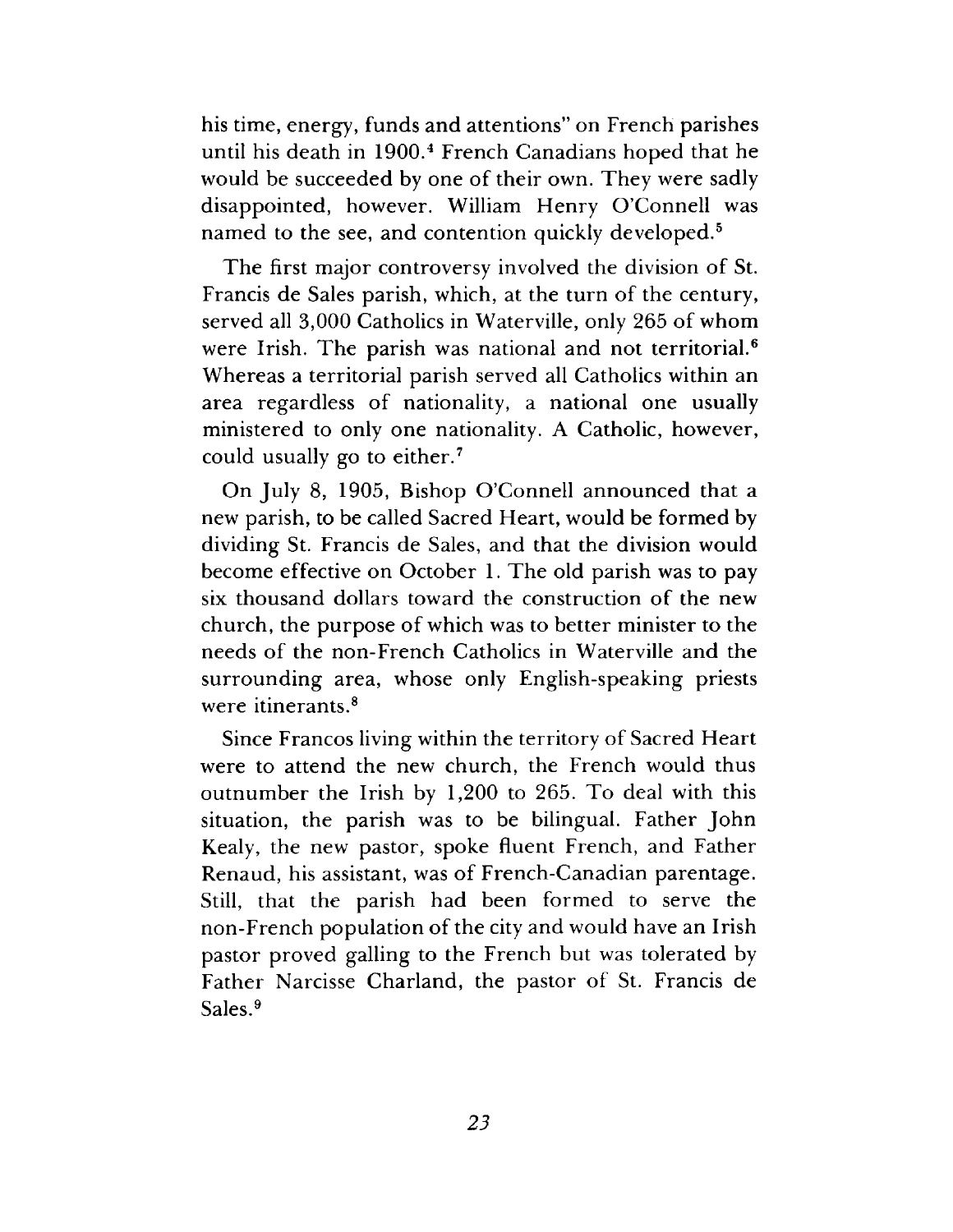The first two weeks following O'Connell's announcement seem to have passed without incident. The first hint of trouble came on July 26 when the bishop ordered Father Charland to control his people and not bother to appeal the decision to a higher tribunal.<sup>10</sup> He also warned Father Pierre Dupont of Biddeford to "say nothing at all about the matter to parish division."11 In a letter to the bishop, Dupont, a good friend of Charland and a firm opponent of Irish assimilators, had voiced his opposition to the division of St. Francis de Sales.12 In an effort to avoid further controversy, O'Connell advised Father Kealy to be cautious and prudent and to cultivate Charland's friendship.13

Five days later the bishop warned a Waterville nun that he would tolerate no opposition to his decision.14 On the same day, he rebuked Charland for releasing, without permission, the text of the letter on the division. "Knowing the temper of your own people, by speaking publicly in a nationalistic way and by practically criticizing the action of the Bishop in making a division of the parish," O'Connell wrote, "you were guilty of serious insubordination." He then went on to accuse Charland on inflaming the people, and he told the priest to acknoweldge his fault and take responsibility for the action of his people.15

When Father Kealy subsequently met with Charland on August 1, he was warmly received and was granted permission to say mass in the basement of St. Francis de Sales each Sunday. This pleased O'Connell who quickly wrote to Charland, hinting that perhaps he had been too harsh in his earlier letter.<sup>16</sup>

Unfortunately, harmony did not long prevail. Several French-Canadians in Waterville had petitioned Diomede Falconio, the apostolic delegate at Washington, for a reversal of O'Connell's decision. The prelate responded by telling the dissidents that the decision was fair and that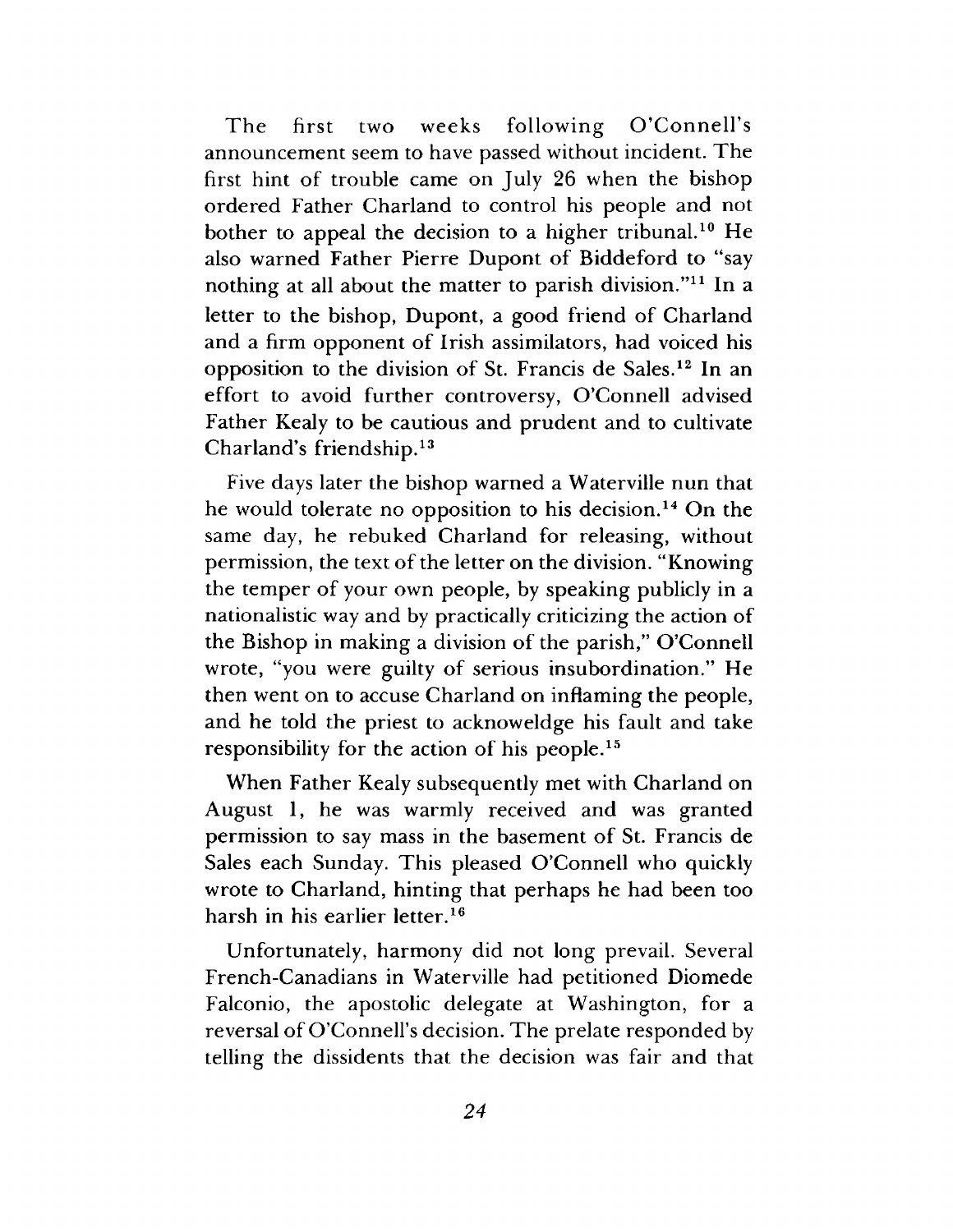

William Cardinal O'Connell (1859-1944)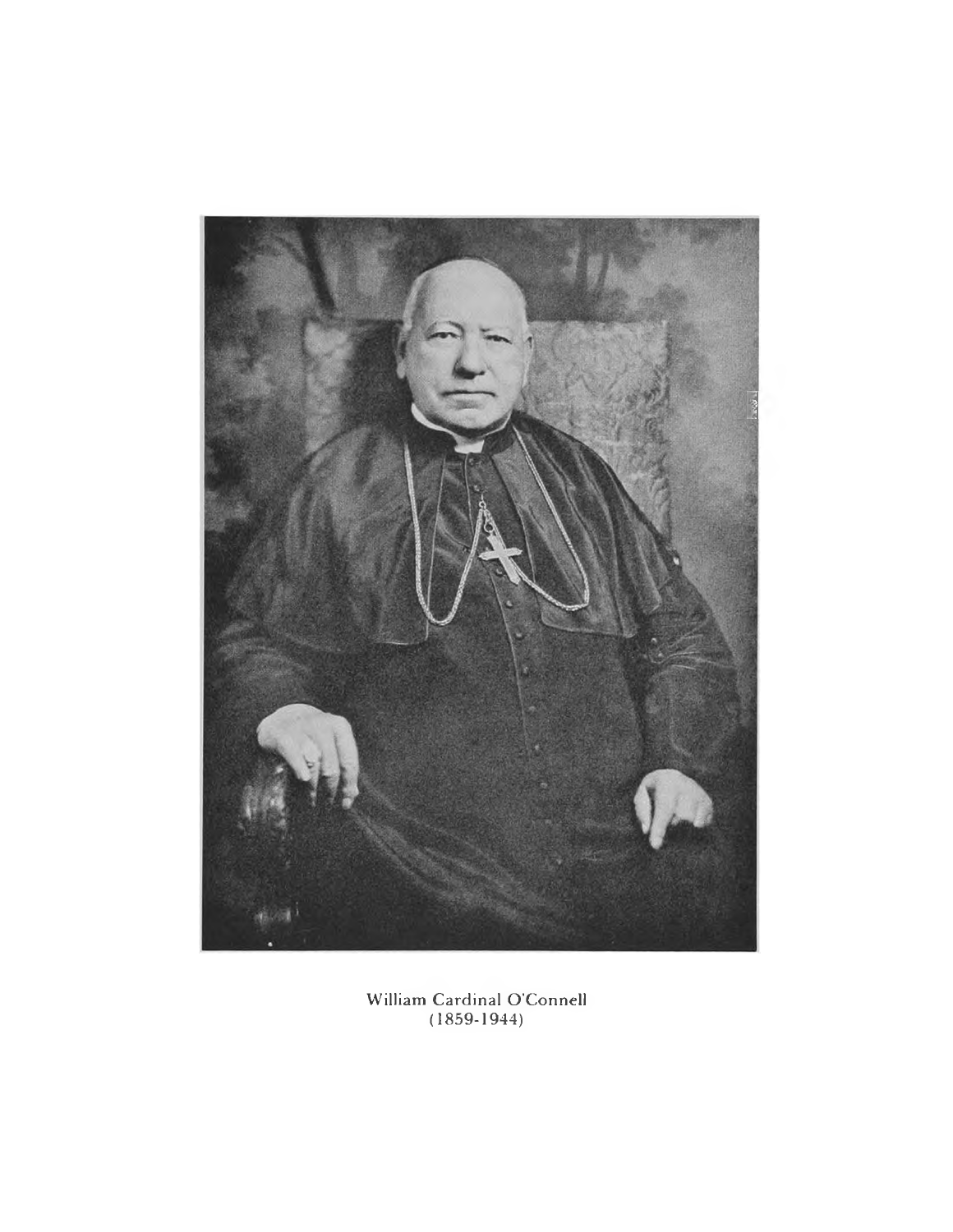they should trust Charland's interpretation of the bishop s words.17 While this did little to settle the dispute, it does indicate, when coupled with the cordial reception given Father Kealy in August, that Charland was not instigating the trouble but was caught between an irascible flock and the bishop.

As a minority group in Canada, the Francos had become extremely sensitive to anything appearing to threaten *la survivance* (ethnic and religious survival).18 Since some Quebecois have considered the early French-Canadian emmigrants to the United States as constituting the least desirable element of Quebec's population,  $19$  it is interesting to note that Waterville received the state's first significant influx of French Canadians.<sup>20</sup> Evidence exists to show that a number of French Canadians at Waterville sometimes showed little respect for either the church or its authority.21 Thus, when Bishop O'Connell wrote to Father Charland about "the temper of your own people," he was not simply making a snide comment about his opponents. Apparently, Charland himself had told the bishop that his French flock could sometimes react very emotionally and that the faith of some of his parishioners was not strong.22

French-Canadian newspapers in Maine also opposed the division. They saw it as another Irish attemp to Anglicize Francos. *Le Messager* of Lewiston severely criticized the division in September, and on October 10 it reported that O'Connell wanted the new parish to be exclusively English speaking.<sup>23</sup> A week later, it quoted Father Kealy as having said that the French Canadians in his parish would worship at St. Francis de Sales and that the new parish would be monoligual. By October La *Justice* of Biddeford had entered the fray. It accused Bishop O'Connell of having caused cruel vexations for the French-Canadian population of Waterville by his "arbitrary act," and Editor Fred Bonneau attributed the decision to the incessant Irish quest for domination of the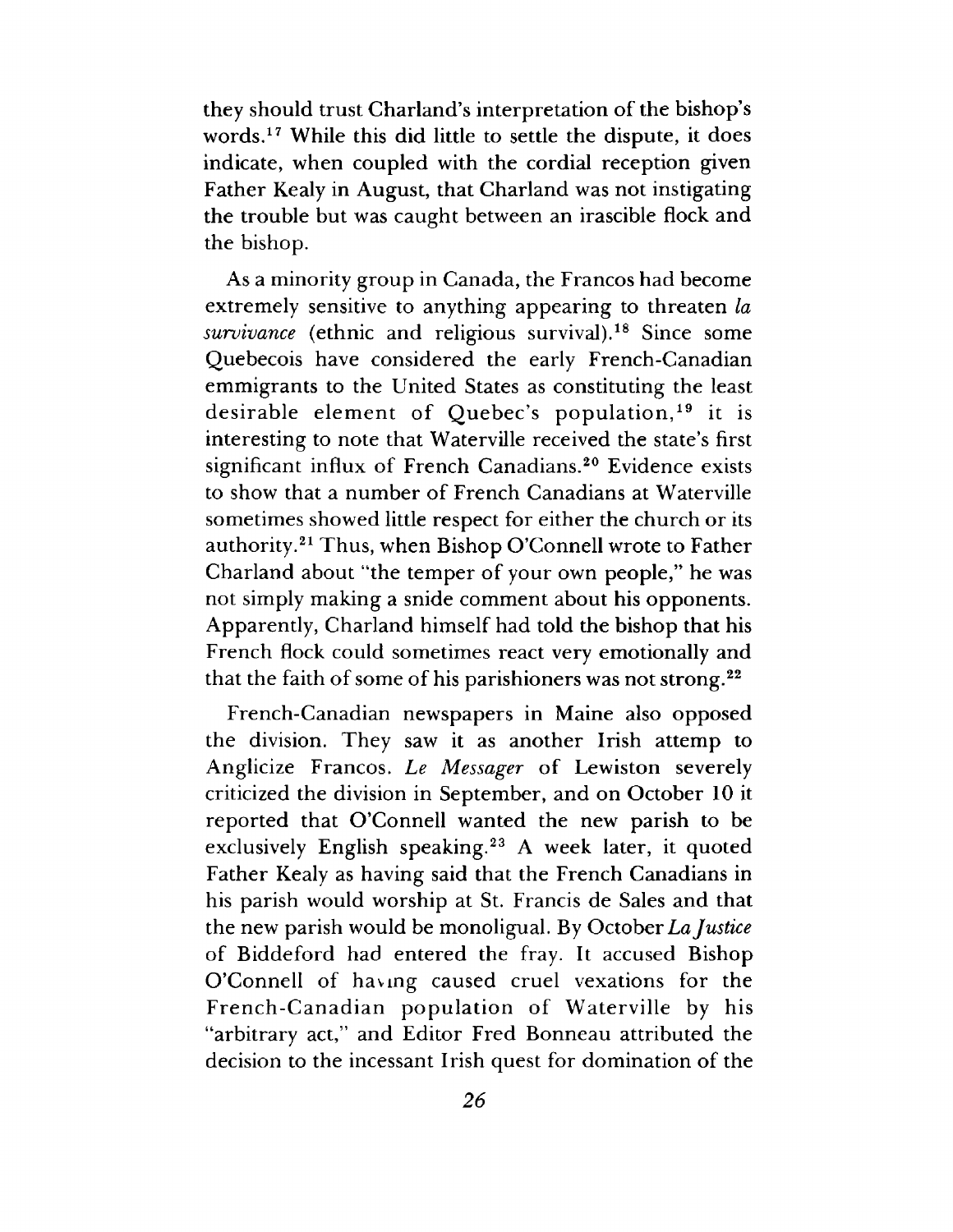church. Plaintively, he asked, "What have we done to deserve such punishment?" Bonneau ended his column with a pledge to maintain the French language. $24$ 

The reliability of these accounts is questionable. Bishop O'Connell maintained that he had said nothing to imply that Sacred Heart would be solely English speaking.25 In fact, he had ordered Father Kealy to celebrate mass in both languages.26 Moreover, the accuracy of Kealy's pronouncements, as quoted in the French press, is suspect. The bishop had told both pastors that the French within the territory of Sacred Heart parish were to worship there. Otherwise, the new church could not sustain itself with only 265 non-French parishioners.27 Since Kealy carefully obeyed the bishop's instructions, it is indeed unlikely that he would have allowed the French in his new parish to worship at St. Francis de Sales. That two separate papers attributed the same words to him hardly adds to their veracity; French-Canadian newspapers commonly carried each other's stories. Diocesan authorities protested the falsehoods circulated by the French press and ordered Father Dupont of Biddeford to denounce the errors appearing in *La Justice.28*

The situation in Waterville was further complicated by O'Connell's departure on a worldwide tour, at the conclusion of which he was appointed coadjutor bishop of the archdiocese of Boston, with the right to succession. Consequently, Father Edward Hurley administered the Portland diocese from the time of O'Connell's departure until the appointment of the new bishop.

When Father Kealy arrived in Waterville on October 6, 1905, he discovered that local French Canadians believed that they could worship in either parish, but Hurley assured him that this was not the case. When Kealy also complained that Father Charland was exercising parochial jurisdiction within the limits of Sacred Heart parish by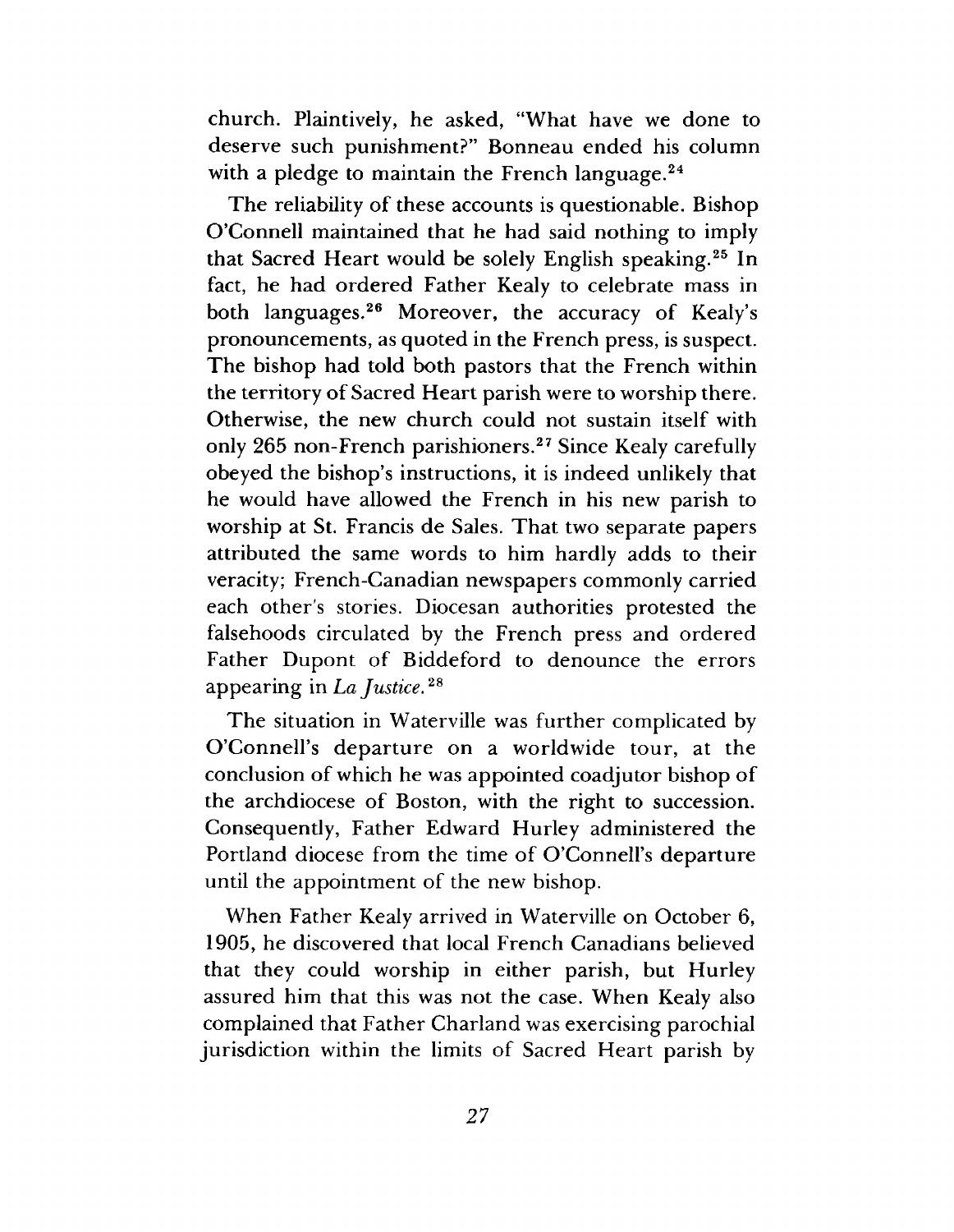administering the sacraments and by collecting money from the French Canadians,<sup>29</sup> Hurley counseled patience until O'Connell returned and could resolve the situation.30 Charland defended himself by saying that he could only advise his people to attend Sacred Heart, not force them. This remained his position throughout the conflict.

In March, 1906, the *Comite pour la Survivance du Maine* was formed in Lewiston to oppose what was viewed as Irish encroachment on *la survivance*. The *Comite* sent a delegation to Rome to ask the Pope to reverse O'Connell's decision and to appoint a French Canadian to the bishopric in Maine.<sup>31</sup> They presented a letter to papal authorities, which was written by Father Charland, who described his people's distrust of the Irish hierarchy and their opposition to the parish division. The *Comite's* efforts proved fruitless. Not only did the papacy refuse to reverse O'Connell's decision, but, in September, 1906, it also appointed Father Louis S. Walsh, a cleric disliked by the French in Maine, to be bishop of the diocese.<sup>32</sup>

Meanwhile, tensions continued between Kealy and Charland. By mid-1906 actual construction had not yet begun on the new Sacred Heart church, and Father Charland refused to continue payments on the six thousand dollar assessment until it did.33 During the episcopal interregunum, Waterville Francos also ignored O'Connell's decision, claiming that diocesan authorities had revoked it.

In May, 1907, Bishop Walsh, an excellent and decisive administrator, unequivocally reiterated the diocesan position. Arguing that the division had never been annulled, he ordered work on the new church to begin at once. He also stated that he alone would resolve the financial difficulties existing between Kealy and Charland. Stressing that all Catholics within the territorial bounds of the new parish belonged to Sacred Heart, Walsh gave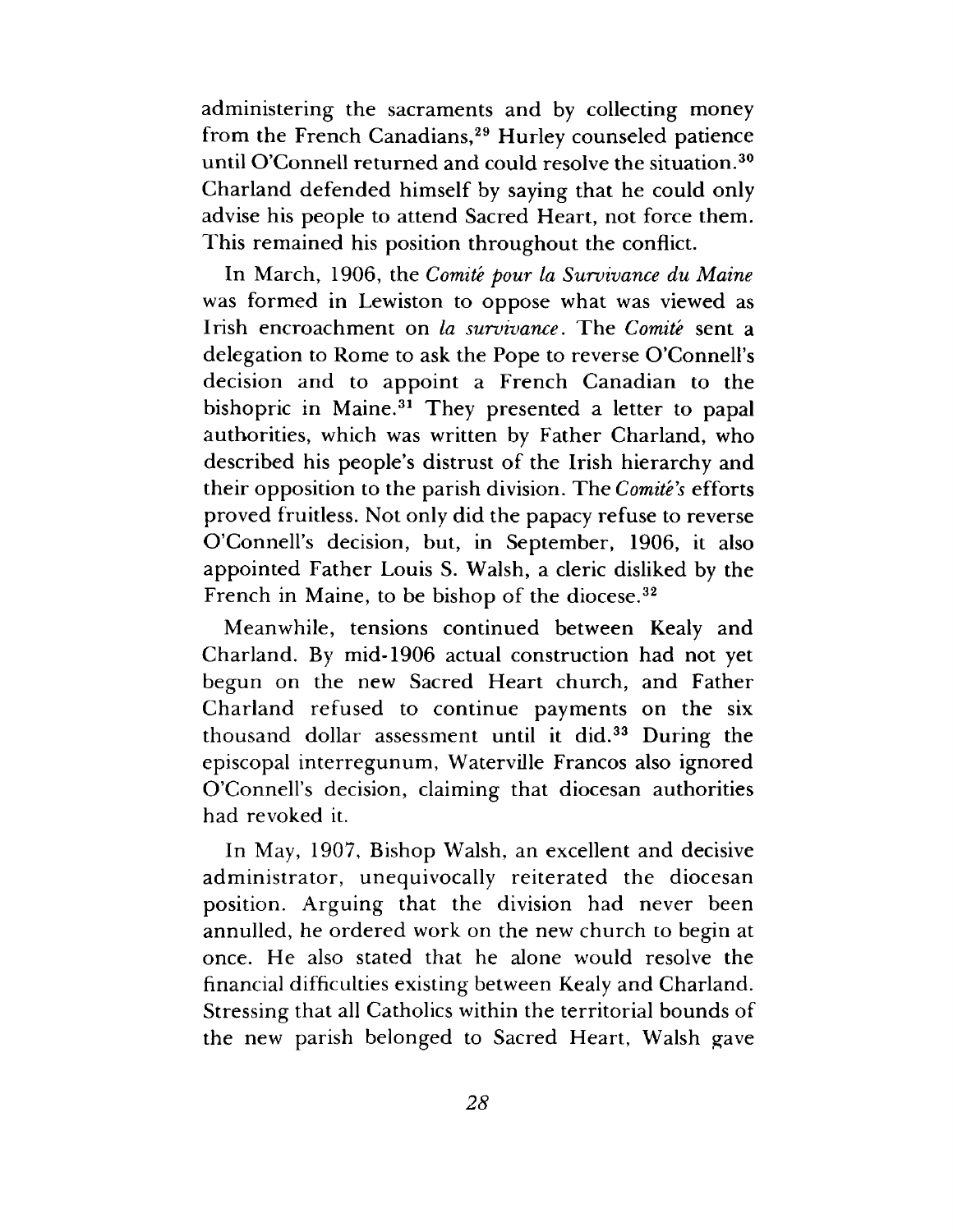

Most Rev. Louis S. Walsh, D.D. (1858-1924)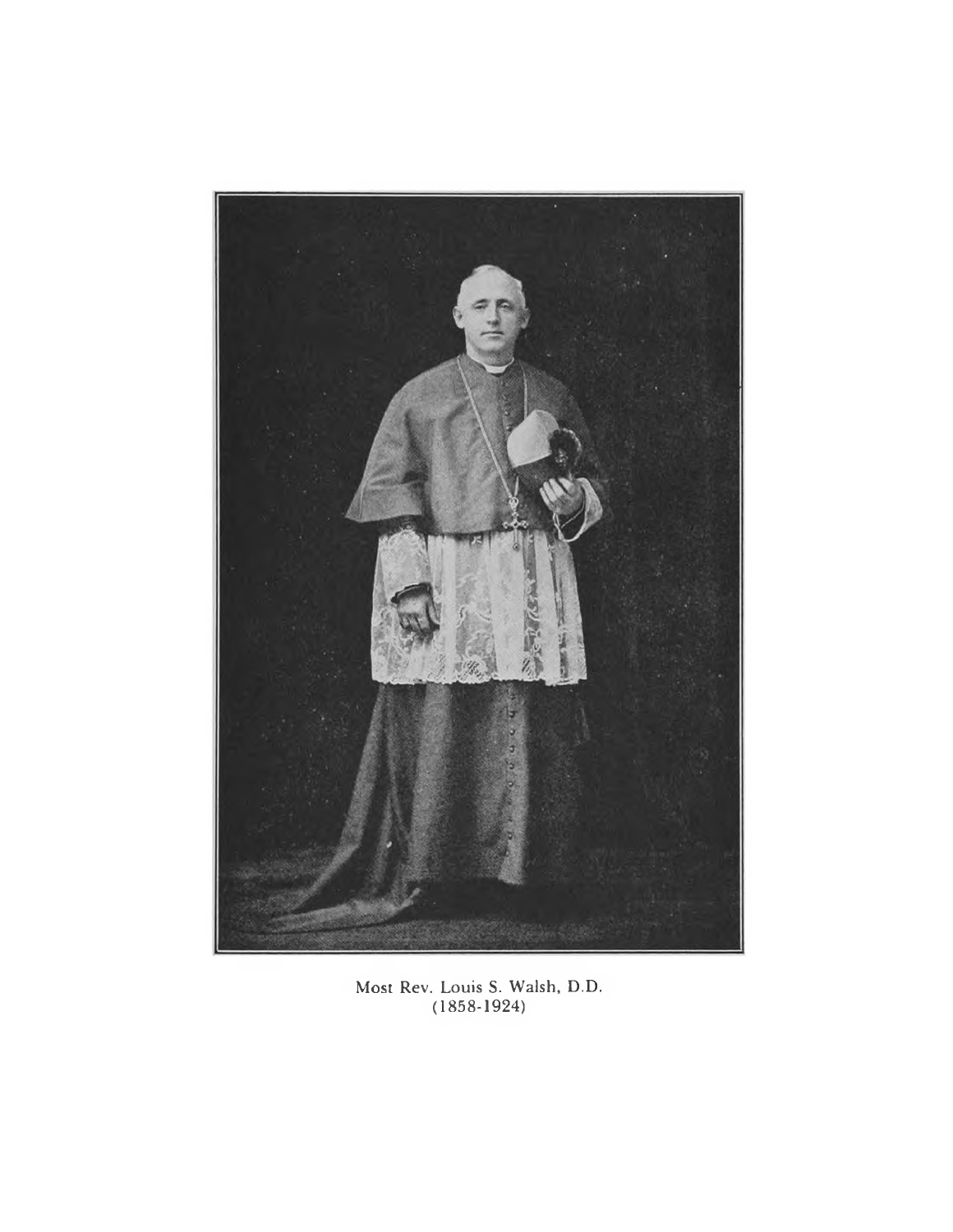Kealy sole authority to minister to their needs and to collect their offerings.34 Lewiston's *Le Messager* protested this decision and accused the bishop of planning to make Sacred Heart an English-speaking parish because he stipulated that it would be bilingual for the present only.<sup>35</sup>

Now Father Charland appealed to the apostolic delegate. He maintained that O'Connell had told him that the French were free to belong to either parish and that this position had been reiterated by Bishop Walsh at a meeting of the diocesan council, held on April 25, 1907. According to Charland, the new bishop had taken this position in order to gain support for the division from the French clerics serving on the council. To support these allegations, the Waterville priest enclosed letters from Fathers Pierre Dupont and Felix Trudel.36

Walsh responded in a letter to the apostolic delegate on August 24. He enclosed a letter from O'Connell, who stated that he had no recollection of having told Charland that the French within the boundaries of Sacred Heart could remain parishioners of St. Francis de Sales, and Walsh denied Charland's version of the council meeting. To buttress his point, he provided affidavits from Fathers T. H. Wallace, M. C. McDonough, and E. F. Hurley.37

Such charges and countercharges undoubtedly exacerbated relations between French and Irish clerics throughout the state. The tone of Walsh's letter to the apostolic delegate reveals his impatience with those who continued to oppose diocesan policies. He declared that the arguments of his opponents were based "upon falsehood or a misrepresentation," and he asked whether Father Charland was his subordinate or whether he was the bishop of Waterville. Walsh concluded by declaring that the Waterville priest did "not think straight, see straight, talk straight, walk straight or act straight."38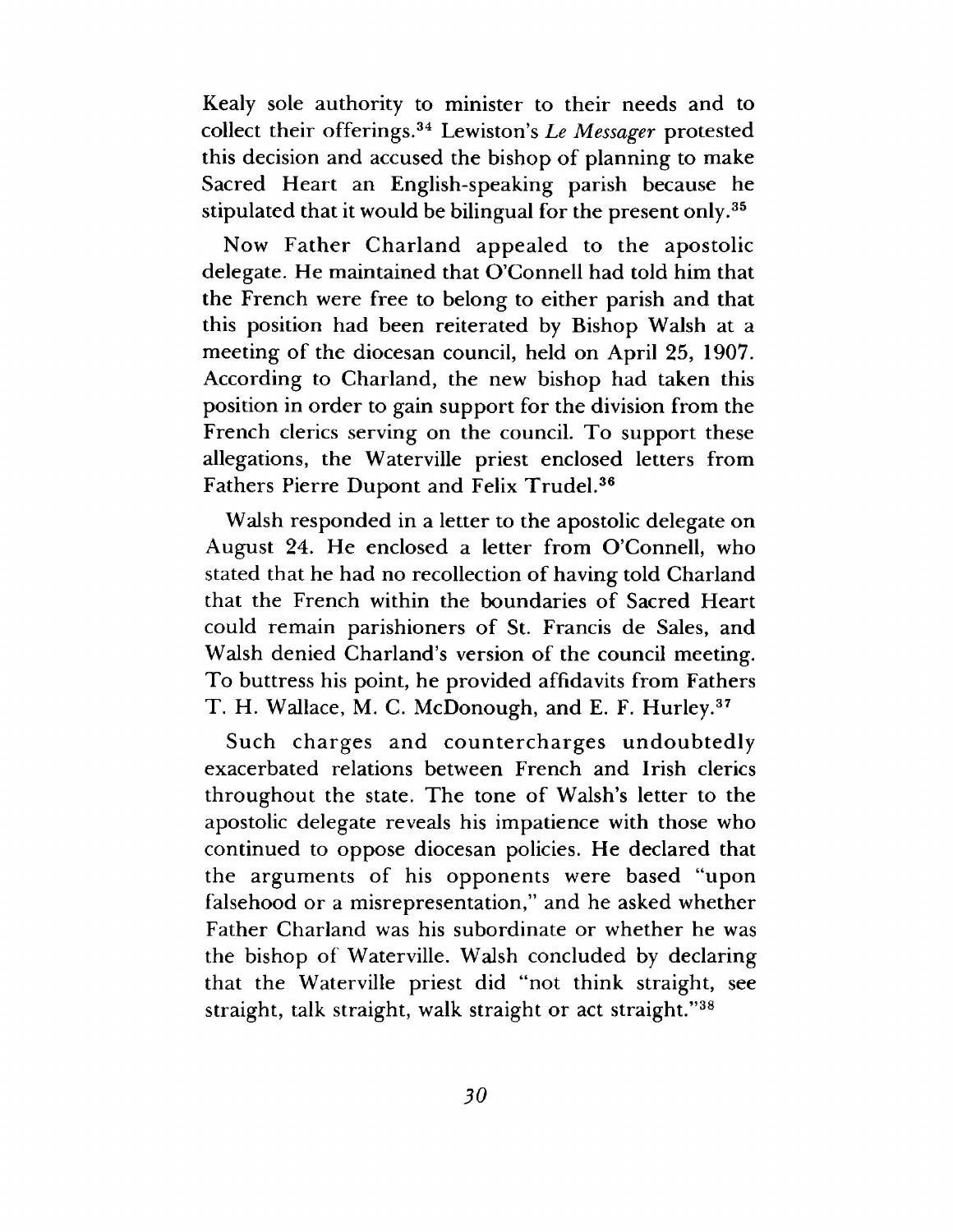The apostolic delegate, Diomede Falconio, finally resolved the dispute on July 13, 1908, by upholding the division and the requirement that all French Canadians living within the jurisdiction of Sacred Heart must attend the new church, which was to be opened on January 28. Furthermore, the new parish was to be bilingual, not English speaking as Bishop Walsh apparently wished to make it in the future.39

The French press emphasized that Falconio's decision regarding bilingualism was a defeat for Walsh. *La Justice*, however, expressed sympathy for those French Canadians who would be forced to attend the new church against their will. It referred to the 1,000 Francos "condamnés à s'irlandiser" (condemned to becoming Irish) in order to please 265 Irishmen. Quoting from the bishop's letter of August 24 attacking Charland, the paper asserted that everyone knew the French priest to be a great man, and Editor Bonneau promised yet another appeal to Rome.40

On March 4, 1908, Walsh wrote to Charland, placing the entire blame for the controversy on him and castigating him for not instructing and encouraging his people to attend Sacred Heart. The bishop ordered the restoration to Kealy of all monies collected from Sacred Heart parishioners since October 1, 1905, and he directed the Waterville pastor to order all French Canadians within the jurisdiction of Sacred Heart to attend that church. Walsh tartly observed that "in the Catholic Church the people are not to think and say and do as they like, but they are to follow and obey the Church Authorities."41 Charland responded by agreeing to pay the remaining portion of the assessment stipulated by Bishop O'Connell's decision. On June 19, the apostolic delegate brought the dispute to a final conclusion by refusing to allow the French to make another appeal to Rome.<sup>42</sup>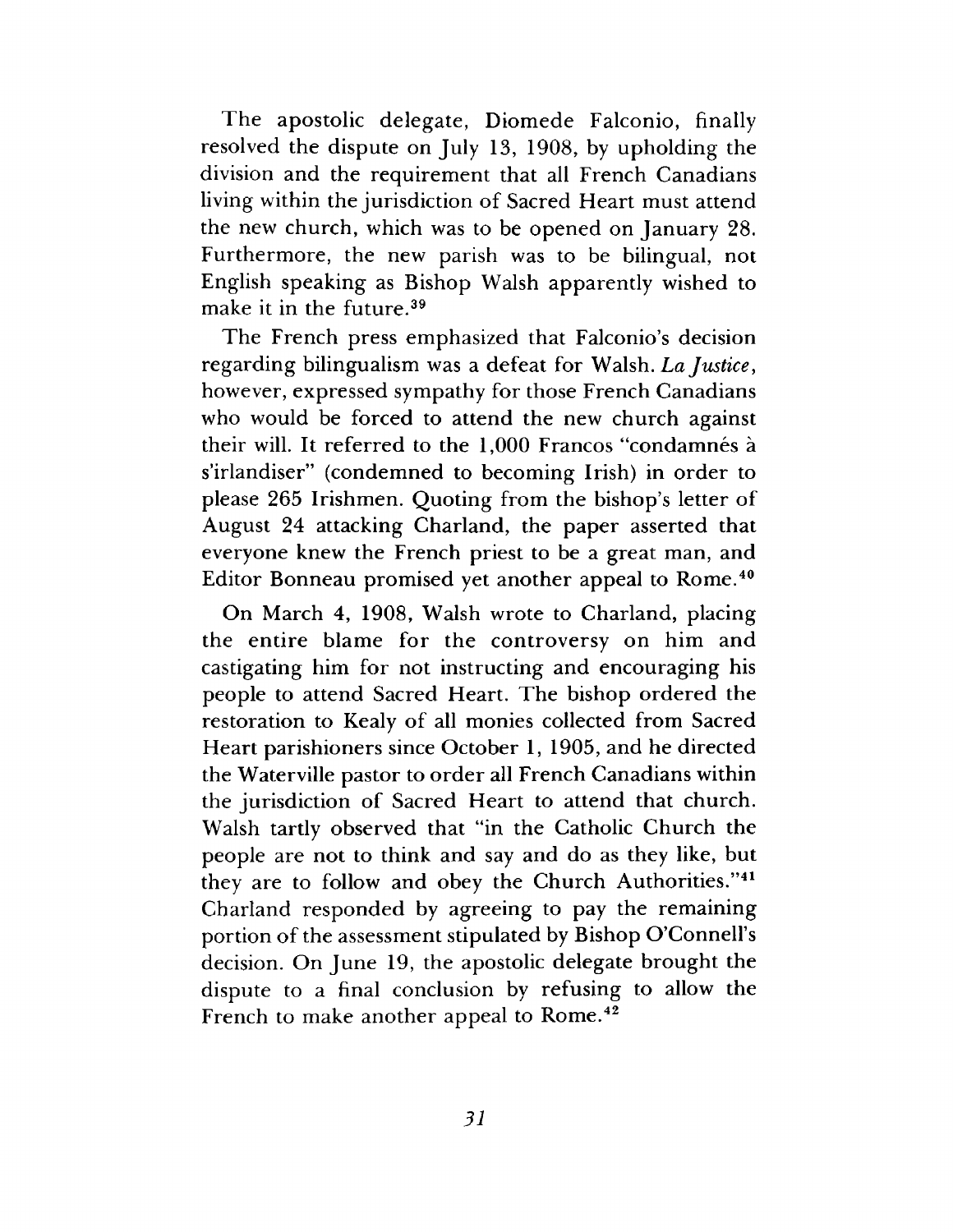At first glance, the intense French-Canadian resistence to the division seems a little pointless. After all, Bishop O'Connell had stipulated that the new parish would be bilingual. However, there were other issues involved besides language. French-Canadian parishes were not solely concerned with religious life, but also served as a "collective conscience of the folk."43 The French-Canadian parish in New England was the social center of the community.44 The pastor acted not only as the spiritual leader, but provided advice on mundane problems as well. The French Canadians found it impossible to establish such rapport with Irish pastors, even if they spoke French, because Irish priests were thought to be "insensitive, intolerant, and arbitrary."45 From this perspective it is more understandable why the French Canadians objected to the division. Their traditional antipathy toward the Irish led them to believe, according to Charland, that Sacred Heart would be, or would soon become, an English-speaking parish, exclusively.

Charland worked hard to mute opposition among members of his flock by persuading diocesan officials to make Sacred Heart bilingual. Much to his chagrin, however, even this did not quiet the discontent. In retrospect it seems that Bishop Walsh's behavior toward Father Charland was too harsh. The evidence suggests that the pastor personally did not oppose the division, provided Sacred Heart was bilingual.46 His refusal to force his parishioners into the parish may well have been motivated more by his desire to prevent the faithful from completely abandoning the church than from any personal desire to undermine a diocesan decision. At the turn of the century, it was not uncommon for French Canadians to abandon the church rather than worship in an Irish parish.47 Walsh's resolve to uphold and enforce O'Connell's decision only increased the bitterness between the antagonists and solidified opposition to him. As a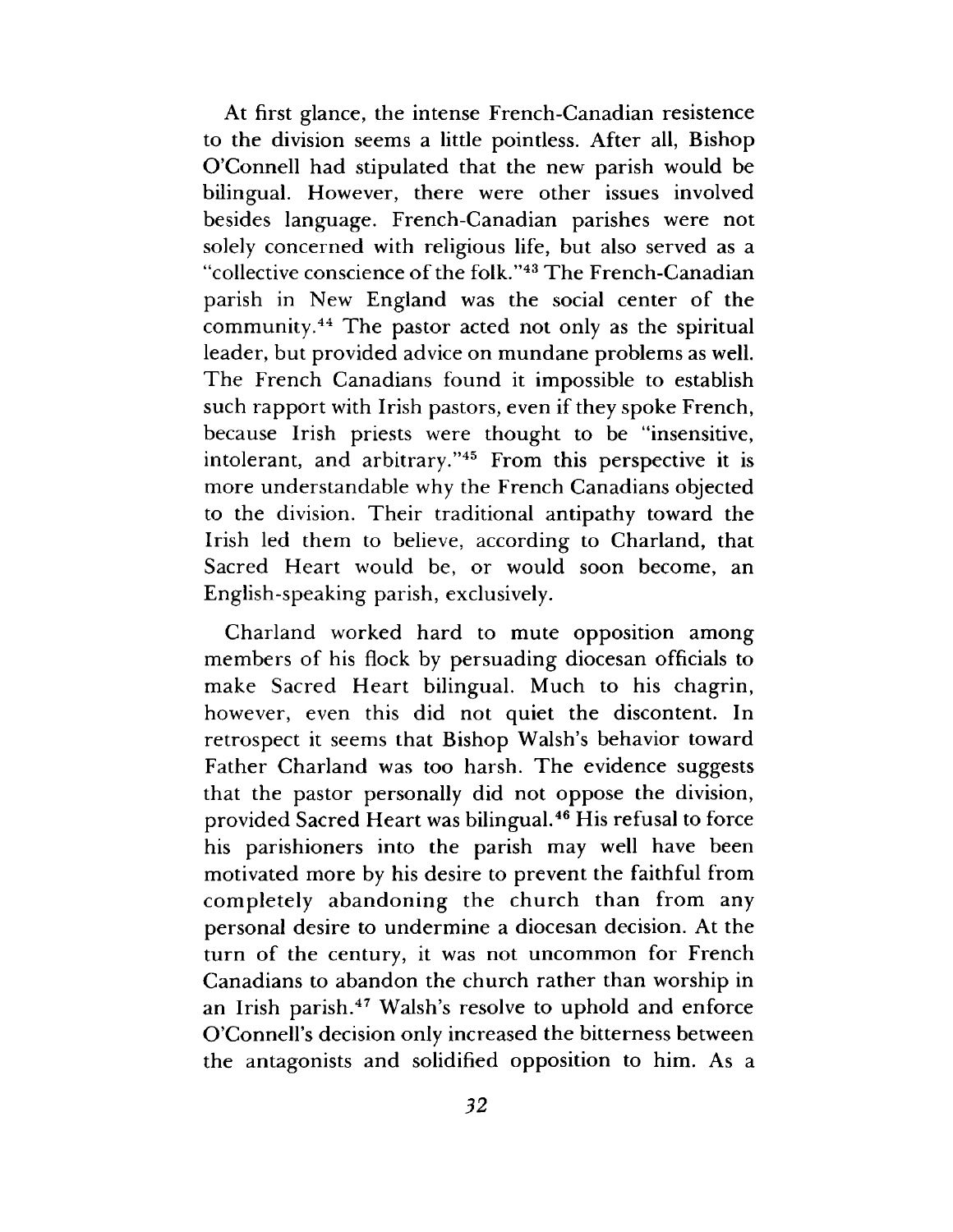consequence, angry strife between the two major ethnic groups comprising Maine's Catholic community characterized the next seven years of his episcopacy.

#### **NOTES**

<sup>1</sup>Thomas Maynard, *The Story of American Catholicism* (New York: Macmillan Co., 1941), p. 285; Oscar Handlin, *The Uprooted* (Boston: Atlantic Monthly Press, 1951), p. 134.

2George Theriault, "The Franco-Americans in a New England Community: An Experiment in Survival" (Ph.D. dissertation, Harvard University, 1951), p. 346 (hereafter cited as Theriault, "Franco-Americans").

*Hbid*., pp. 345-46.

4Albert Foley, *Bishop Healy: Beloved Outcaste* (New York: Farrar, Straus & Young, 1954), p. 137; Albert Foley, *God's Men of Color* (New York: Arno Press, 1955), p. 167. See also James A. Healy to Pierre Dupont, April 2, 1892, Chancery Library, Diocese of Portland, Portland, Me. (all correspondence and diaries hereafter cited are in the Chancery Library).

5(Biddeford) *La Justice*, Sept. 30, 1900.

<sup>6</sup>James Paul Allen, "Catholics in Maine: A Social Geography," (Ph.D.) dissertation, Syracuse University, 1970), p. 151 (hereafter cited as Allen, "Catholics in Maine").

7Kenneth Woodbury, "An Incident between the French-Canadians and the Irish in the Diocese of Maine in 1906,"*New England Quarterly* 40 (June 1967): 260-61.

8Bishop's House to John Kealy, July 8, 1905; Bishop's House to Narcisse Charland, July 8, 1905.

9Bishop's House to Pierre Dupont, March 31, 1906. See excerpts from Charland's letters of July 30, 1905, and March 9, 1906, in Philip E. Desjardins, comp., "Case of the Sacred Heart Parish," Document Folio, No. 6, Chancery Library. O'Connell made a special effort to assure Charland's goodwill by appointing Kealy, a priest whom Charland knew and liked. See O'Connell to Charland, July 20, 1905.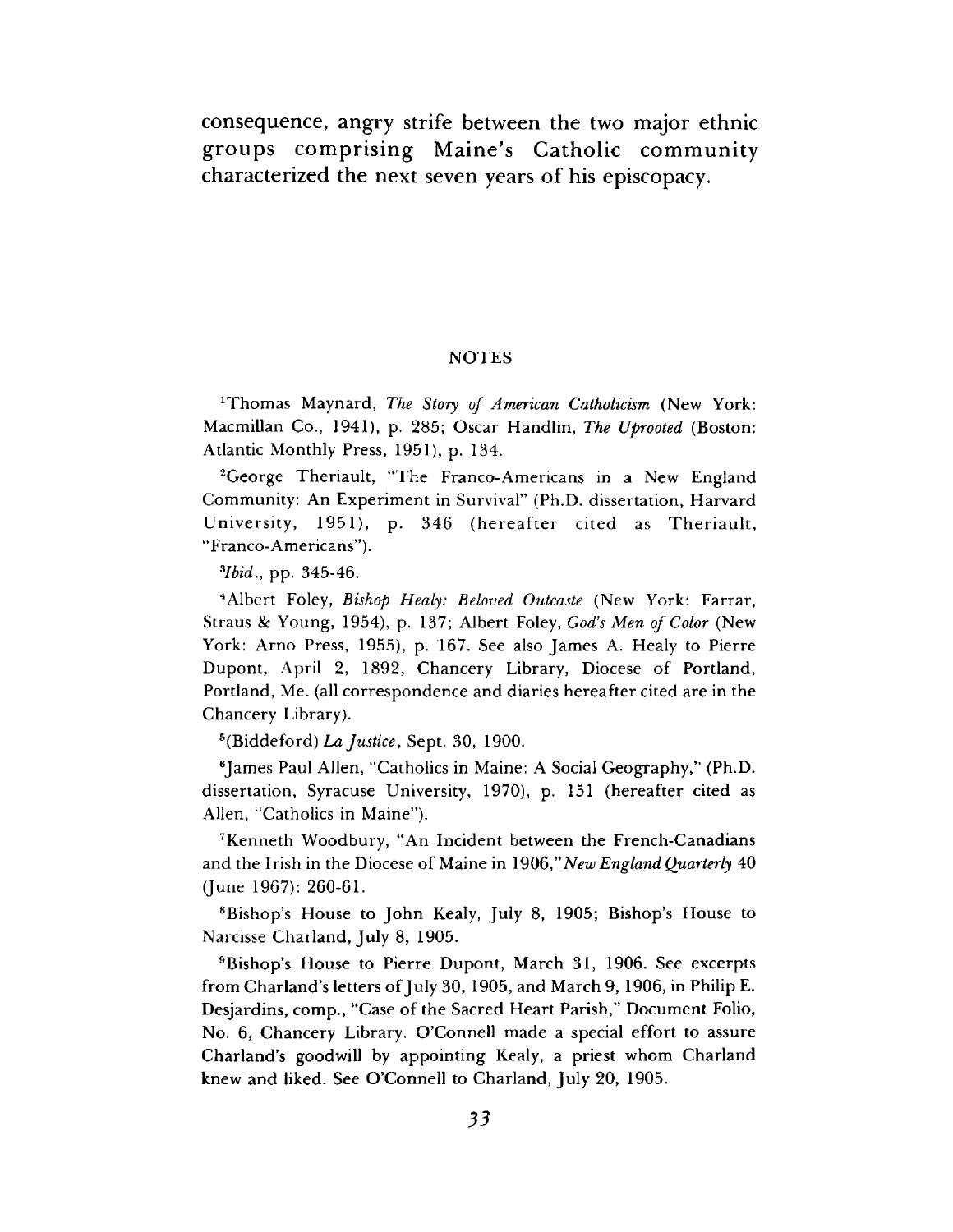10O 'Connell to Charland, July 26, 1905.

 $11$ O'Connell to Dupont, July 26, 1905.

12Michael Guignard, "Maine's Corporation Sole Controversy," *Maine Historical Society Newsletter* 12 (Winter 1973): 111-26. See also Louis S. Walsh to Dupont, Feb. 15, 1910, and April 24, 1912, as well as Walsh, Diary, May 19, July 22, 24, 1910, Feb. 20, Dec. 28, 1912.

<sup>13</sup>O'Connell to Kealy, July 26, 1905. O'Connell repeated essentially the same message to Kealy in letters of Aug. 9, 14, 28, 1905, and April 13, 1906.

<sup>14</sup>O'Connell to Sister Superior, Ursaline Convent, Waterville, Me., July 31, 1905.

l50 'Connell to Charland, July 31, 1905.

<sup>16</sup>Kealy wrote to O'Connell on August 1, informing him of Charland's cooperation. O 'Connell to Kealy, Aug. 3, 1905; O'Connell to Charland, Aug. 4, 1905.

17Desjardins, comp. "The Case of the Sacred Heart Parish," p. 192.

18Allen, "Catholics in Maine," p. 144.

19In 1867 George Etienne Cartier said that those leaving Canada were the rabble of society. He is quoted in Alexandre Belisle, *Histoire de la Presse Franco-Americaine et des Canadiens-Franqais aux Etats-Unis* (Worcester, Mass.: Opinion Publique, 1911), p. 14. See also Rev. J.B. Nycolin to Bishop David W. Bacon, Jan. 11, 1859.

20Albert Fecteau, "The French-Canadian Community in Waterville, Maine" (M.A. thesis, University of Maine at Orono, 1952).

21See Philip E. Desjardins, comp., "Father John Bapst: A Sketch from the Woodstock Letters," Chancery Library; J.B. Nycolin to Bacon, Jan. 11, 1859, July 22, 1863.

<sup>22</sup>O'Connell to Charland, July 26, 1905.

23(Lewiston) *Le Messager,* Sept. 29, Oct. 10, 17, 1905. All quotations from French-language newspapers were translated by the author.

24(Biddeford) *La Justice*, Oct. 5, 12, 1905.

25 Father Philip E. Desjardins compiled several volumes containing a chronological account of the important events in the history of the diocese of Portland. The information cited here is from the fourth volume of the chronological series.

260 'Connell to Kealy, Sept. 12, 1905.

27Walsh to Falconio, Aug. 24, 1907.

28See Edward Ham, "Journalism and the French Survival in New England," *New England Quarterly* 11 (March 1938): 88-107. It was not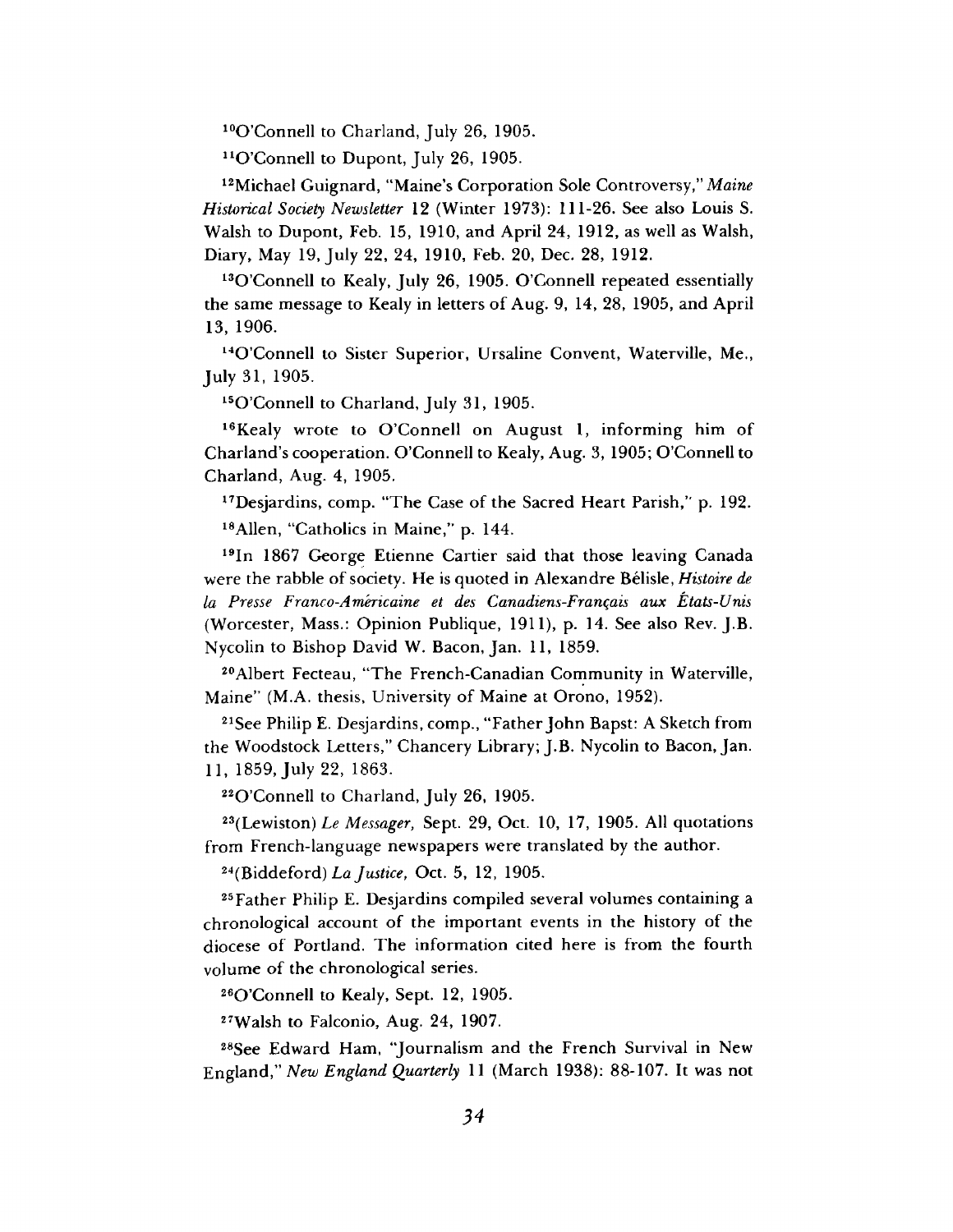uncommon for *La Justice* and *Le Messager* to print the same articles during the controversy, *but Le Messager*, a daily, gave a more thorough account of the conflict. See also Bishop's House to Dupont, March 31, 1906.

<sup>29</sup>Desjardins, comp., "Case of the Sacred Heart Parish," pp. 192, 194.

30Hurley to Kealy, Jan. 19, April 21, 1906.

31 Allen, "Catholics in Maine," p. 201.

32(Biddeford) *La Justice*, Oct. 10, 1912.

33Charland to Hurley, Aug. 29, 1906, cited in Desjardins, comp., "Case of the Sacred Heart Parish," p. 194.

34Walsh, Diary, May 19, 1907.

35(Lewiston) *Le Messager,* May 21, 1907.

36Charland's letter of June 17, 1907, has not been located. Since Bishop Walsh makes frequent reference to it in his letter of August 24, 1907, to the apostolic delegate, one can obtain a clear indication of its contents. See Desjardins, comp., "Case of the the Sacred Heart Parish," pp. 202-4.

37Walsh to Falconio, Aug. 24, 1907.

*38Ibid.*

39See Walsh, Diary, Jan. 15, 1908.

40(Biddeford) *La Justice,* Feb. 6, April 2, July 30, 1908.

41Walsh to Charland, March 4, 1908, cited in Desjardins, comp., "Case of the Sacred Heart Parish," pp. 210-11.

42Walsh, Diary, March 19, 27, 1908.

43Theriault, "Franco-Americans," p. 254.

44Alexandre Goulet, *Une Nouvelle France en Nouvelle Angleterre* (Paris: Henri Jouve, 1934), p. 94.

45Theriault, "Franco-Americans," p. 346. See also (Biddeford) *La Justice*, July 28, 1910.

46See excerpts of Charland's letters of July 30, 1905, and March 9, 1906, cited in Desjardins, comp., "Case of the Sacred Heart Parish," p. 200. Bishop O'Connell recognized Charland's good faith. See O 'Connell to Charland, July 5, Aug. 4, 1905.

47See Robert Rumilly, *Histoire des Franco-Americains* (Montreal: L'Union St. Jean-Baptiste d'Amerique, 1958). The editor of *La Justice,* on Oct. 19, 1905, maintained that if Bishop O'Connell forbade the use of French in Maine churches, the French-Canadians would leave the church. French dissidents in Lewiston also threatened to boycott the church if their parish were named Holy Cross instead of Ste. Croix (see